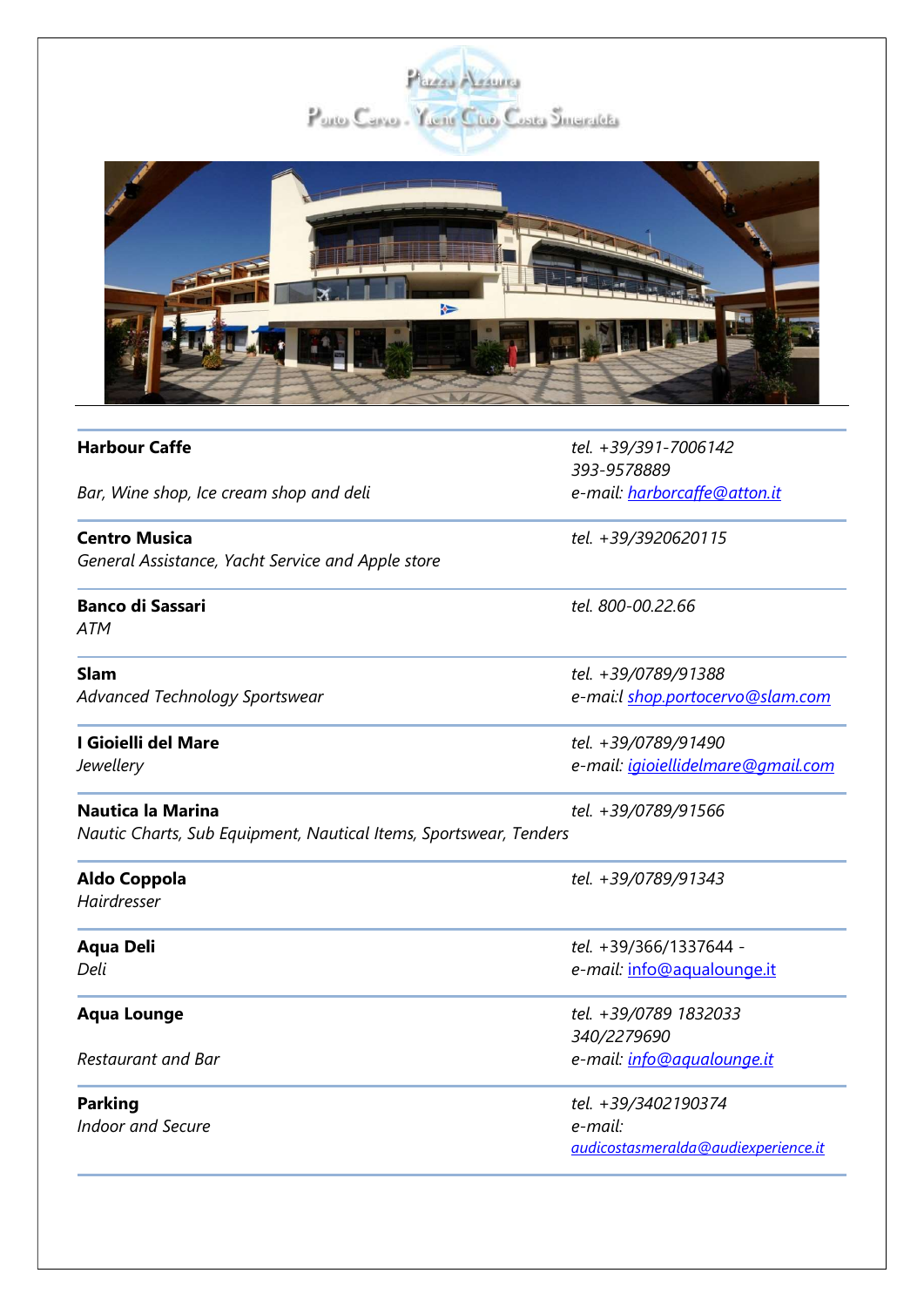Wellness Centre e-mail: spa@yccs.it

**YCCS Sailing School** tel. +39/3470795547 e-mail: info@scuolavela.com

#### BOATYARD SERVICES

Cantiere Porto Cervo Srl tel. +39/0789/905404 07021 Porto Cervo **fax +39/0789/91423** 

Cantieri Costa Smeralda S.p.A. tel. +39/0789/58645 Via dei Lidi fax +39/0789/57087 Zona Industriale info@cantiericostasmeralda.com 07026 Olbia www.cantiericostasmeralda.com

 info@cantiereportocervo.com www.cantiereportocervo.com

### NAUTICAL SERVICES

SEA WORLD SERVICES S.R.L. tel. +39/0789/91693 Transfer of containers and boats by sea,  $\frac{fax + 39}{0789}$  +39/0789/91374 assistance with yard services and swsteed assistance with yard services and sail equipment www.swsportocervo.com

#### TOUR OPERATOR

BLU WONDER DMC tel. +39 0 789 957011 Hotel reservation, transfer, large group logistic, travel agency info@bluwonder.com rental services www.bluwonder.com

#### ACCOMMODATION

## Luxury Hotel HOTEL CALA DI VOLPE tel. +39/0789/976111 - fax +39/0789/976617 caladivolpe@luxurycollection.com - www.caladivolpe.com HOTEL PITRIZZA tel. +39/0789/930111 - fax +39/0789/930611 pitrizza@luxurycollection.com - www.pitrizzahotel.com HOTEL ROMAZZINO tel. +39/0789/977111 - fax +39/0789/96258 romazzino@luxurycollection.com - www.romazzinohotel.com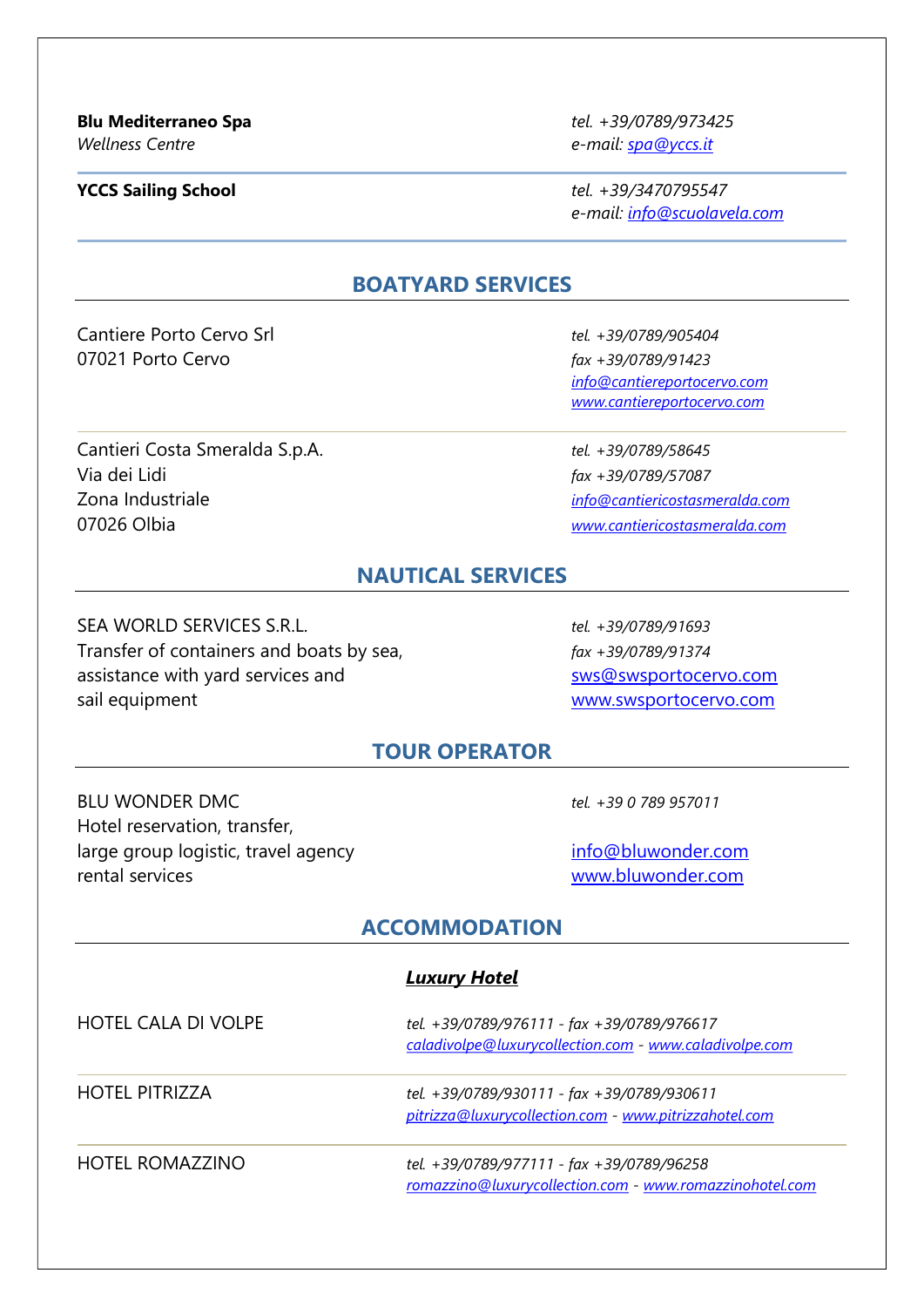| <b>CERVO HOTEL &amp;</b><br><b>CONFERENCE CENTER</b>                    | tel. +39/0789/931111 - fax +39/0789/931613<br>cervo@Sheraton.com - www.hotelcervocostasmeralda.com                     |
|-------------------------------------------------------------------------|------------------------------------------------------------------------------------------------------------------------|
|                                                                         | <b>Hotel</b>                                                                                                           |
| <b>HOTEL LE GINESTRE ****</b>                                           | tel. +39/0789/92030 - fax +39/0789/94087<br>info@leginestrehotel.com - www.leginestrehotel.com                         |
| <b>GRAND HOTEL IN PORTO CERVO ****</b>                                  | tel. +39/0789/91533 - fax +39/0789/91508<br>prenotazioni@grandhotelinportocervo.com -<br>www.grandhotelinportocervo.it |
| <b>COLONNA COUNTRY ****</b><br>& SPORTING<br>www.countrysportingclub.it | tel. +39/0789/91818 - fax +39/0789/91121<br>booking.country-sporting@itihotels.it -                                    |
| <b>HOTEL RELAIS COLONNA ****</b>                                        | tel. +39/0789/92627 - fax +39/0789/92672<br>relaiscolonna@itihotels.it - www.relaiscolonnaportocervo.it                |
| <b>HOTEL BALOCCO ****</b>                                               | tel. +39/0789/91555 - fax +39/0789/91510<br>info@hotelbalocco.it www.hotelbalocco.it                                   |
| HOTEL LUCI DI LA MUNTAGNA ****                                          | tel. +39/0789/94510 - fax +39/0789/92229<br>info@lucidilamuntagna.it - www.lucidilamuntagna.it                         |
| <b>DOLCE VITA HOTEL ****</b>                                            | tel. +39/0789/91855 - fax +39/0789/906532<br>info@hotel-dolcevita.it - www.hotel-dolcevita.it                          |
| <b>HOTEL LE PALME ****</b>                                              | tel. +39/0789/906011 - fax. +39/0789/906012<br>info@hotellepalmeportocervo.it - www.hotellepalmeportocervo.it          |
| <b>HOTEL PICCOLO PEVERO ***</b><br>costasmeralda.com                    | tel. +39/0789/94551 - fax +39/0789/92683<br>info@piccolopevero.it - www.hotelpiccolopevero-                            |
| <b>SELIS HOTEL ***</b>                                                  | tel. +39/0789/98630 - fax +39/0789/98631<br>info@selishotel.com - www.selishotel.com                                   |
| <b>HOTEL VALDIOLA ***</b>                                               | tel. +39/0789/96215 - fax +39/0789/96652<br>info@hotelvaldiola.com - www.hotelvaldiola.com                             |
| <b>COLONNA PARK HOTEL****</b>                                           | tel. +39/0789/91238 - fax +39/0789/91178<br>colonnapark@itihotels.it - www.colonnaparkhotel.it                         |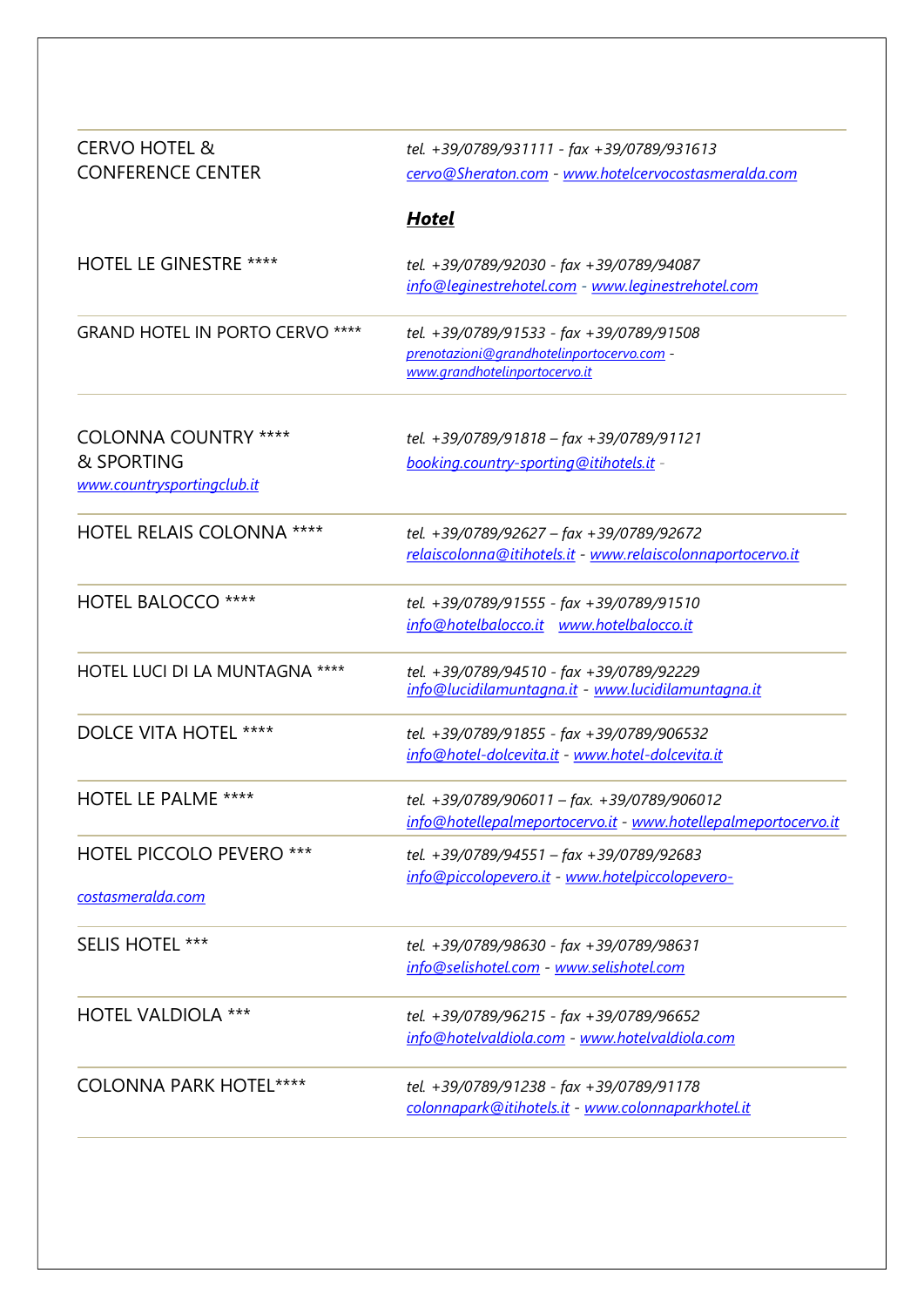#### **Apartments**

| <b>RESIDENCE BOUGAINVILLAE</b>                              | tel. +39/0789/91640 - fax +39/0789/91717<br>bougares@tiscali.it - www.bougainvillae.com                          |
|-------------------------------------------------------------|------------------------------------------------------------------------------------------------------------------|
| SEA WORLD SERVICES S.R.L.                                   | tel. +39/0789/91693 - fax +39/0789/91374<br>sws@swsportocervo.com - www.swsportocervo.com                        |
| <b>IMMOBILMARE s.n.c.</b>                                   | tel. +39/0789/91422 - fax +39/0789/91569<br>info@immobilmare.it - www.immobilmare.it                             |
| <b>RESIDENCE DELL'ORSO</b><br>Poltu Quatu                   | tel. +39/0789/99001 - fax +39/0789/957078<br>info@orsodiving.com - www.orsodiving.com                            |
| BAGAGLINO / I GIARDINI DI PORTO CERVO<br>Liscia di Vacca    | tel. +39/0789/906122 - fax +39/0789/906254<br>booking@bagaglinomultivillage.it -<br>www.bagaglinomultivillage.it |
| DE LUXE HOME S.r.l.<br>Località Cala del Faro – Porto Cervo | tel. +39/0789/906055 - fax. 0789/903411<br>info@deluxehome.it - www.deluxehome.it                                |

### TRANSPORTATION

#### by plane:

# Olbia Costa Smeralda airport tel.+39/0789/563 444

is about 30 kms from Porto Cervo info@geasar.it - www.geasar.it

#### by ferry:

from / to Olbia, Golfo Aranci from / to Genova, Livorno, Piombino, Civitavecchia:

| <b>MOBY</b>                | www.moby.it - tel. 199 30 30 40           |
|----------------------------|-------------------------------------------|
| TIRRENIA                   | www.tirrenia.it - tel. 892.123            |
| CORSICA – SARDINIA FERRIES | www.corsica-ferries.it - tel. 199 400 500 |
| <b>GRANDI NAVI VELOCI</b>  | www.gnv.it - tel. +39 010 20 94 591       |

## CAR, SCOOTER & RUBBER BOAT RENTAL

GEOSAIL tel. +39 347 0795547 – fax +39 0789 99769 Yachting, Charter and rental of rubber boats info@scuolavela.com - www.scuolavela.com

ACQUABLEU RENTAL SERVICES tel. +39 0789 906049 - fax +39 0789 957254 Rental of cars, mini vans, scooters and rubber boats info@acquableu.it - www.acquableu.it